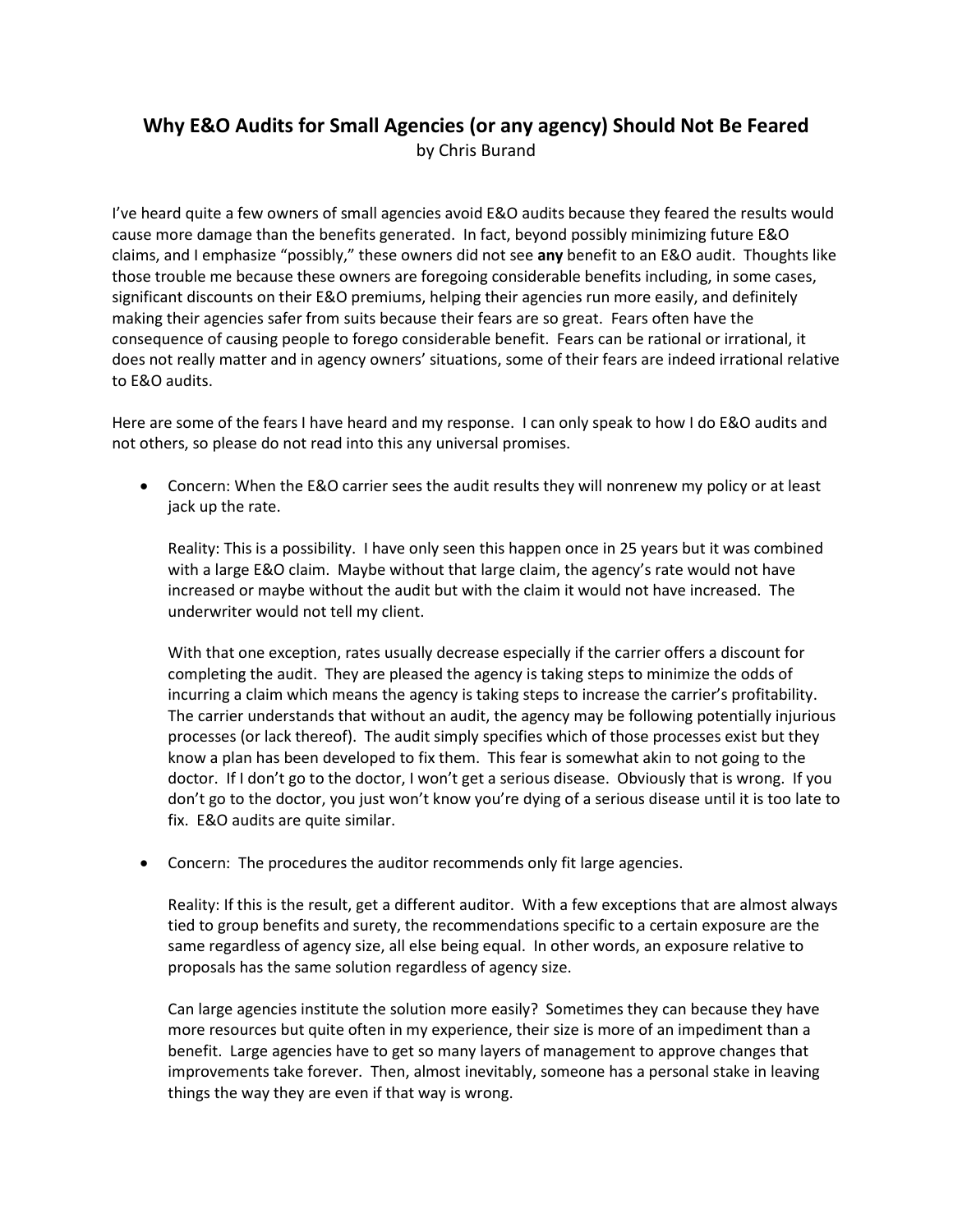The reality is that what makes a difference is the level of leadership and commitment to becoming a better agency without regard to agency size.

• Concern: I will not have enough time to implement the auditor's solutions which will cause a problem with the underwriter.

Reality: I have never seen this happen if the agency works diligently. Even when the agency did not get everything done but could show the underwriter they were working hard, the underwriter has given them more time. I cannot speak for all underwriters everywhere, but they generally seem pleased to see significant improvement even if it takes longer than expected.

The exception is the agency that does not do anything until the deadline approaches.

• Concern: I will have to institute the auditor's recommendations.

Reality: This is generally true unless the agency can make the point the auditor misunderstood the situation. In other words, if the auditor has correctly identified a material exposure, why would an agency owner refuse to implement a reasonable solution?

I have met several agency owners who have advised that if they personally have to abide by rules that reduces their E&O exposure but takes away their freedom to operate however they want, it is not worth it to them. That is a personal choice and generally a bad business decision, but it is yours to make.

• Concern: Procedures will reduce profitability/efficiency.

Reality: This is not true unless an agency is cheating, unethical or so sloppy they are lucky to not have already been sued out of business. Good procedures reduce E&O exposures and increase efficiency, at least the way I recommend procedures be instituted. During the transition, productivity is affected but a few months, sometimes only weeks, of extra work is worth a decade of extra efficiency.

The reason good procedures benefit E&O and efficiency is because CSRs can operate more quickly since they do not have to look as hard to find data, they get the data they need the first time and because they see the agency being run fairly because everyone has to follow the same rules. It is not unusual for my clients to increase productivity at least 10%.

• Concern: The auditor will identify an exposure but not a practical solution.

Reality: I ALWAYS provide a workable solution. Sometimes an agency owner may not like the solution but that is different from providing a workable, reasonable solution. A few exposures exist where an agency principal may not understand how to implement a solution which is different from the auditor not providing a solution. A good and simple example is a coverage rather than a procedure. Business income is a coverage that I find many agencies avoid discussing with clients in detail because they simply do not know how to discuss it. If an auditor makes a recommendation and you simply do not know how to deal with it, ask. I can only speak